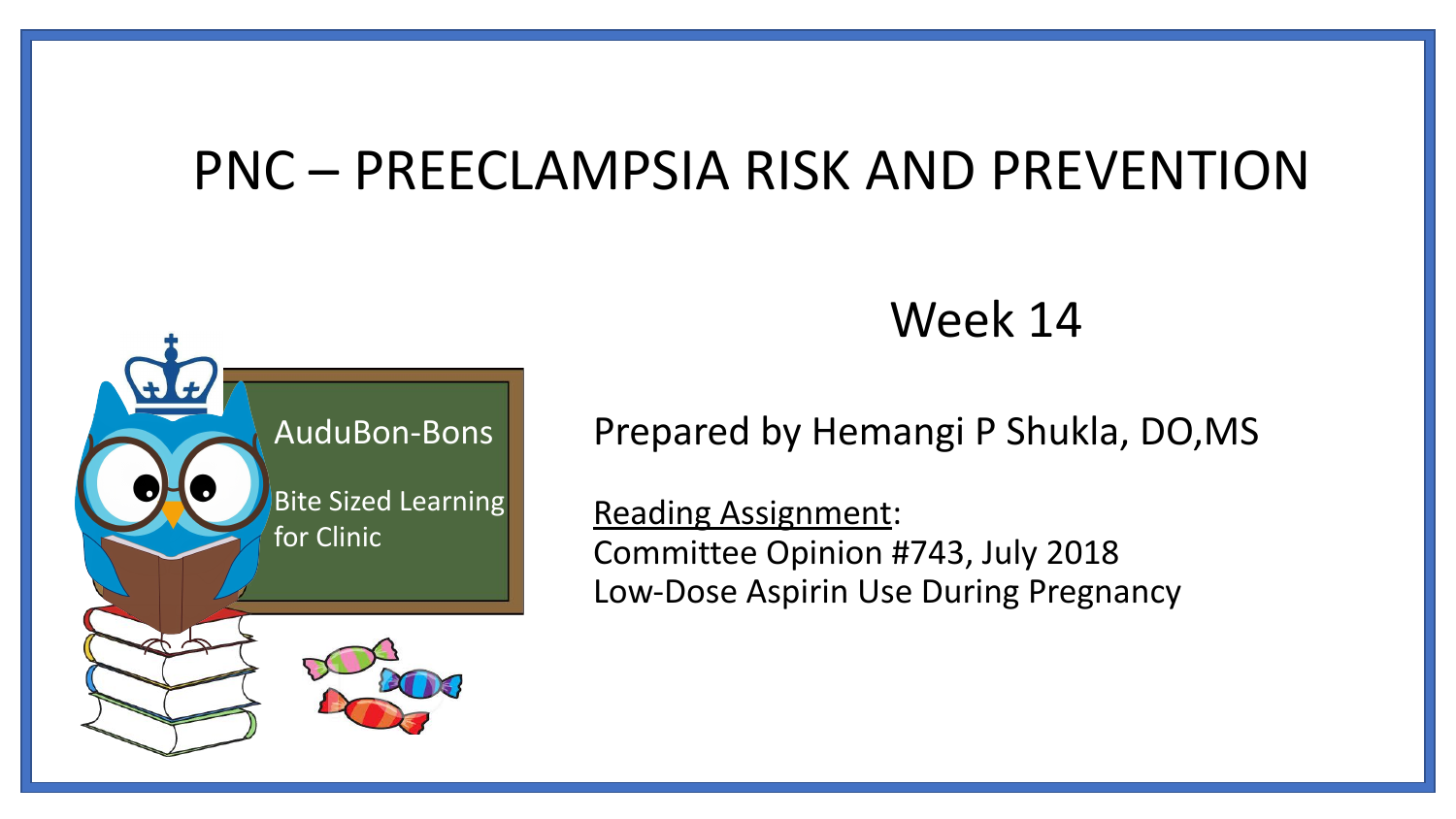# LEARNING OBJECTIVES

- To be able to identify and stratify factors that increase the risk of developing preeclampsia
- To gain an understanding of the role of aspirin in preventing preeclampsia
- To review the recommendations for use of prophylactic low-dose aspirin for each risk group
- To be comfortable counseling the patient about her risk factors and treatment plan

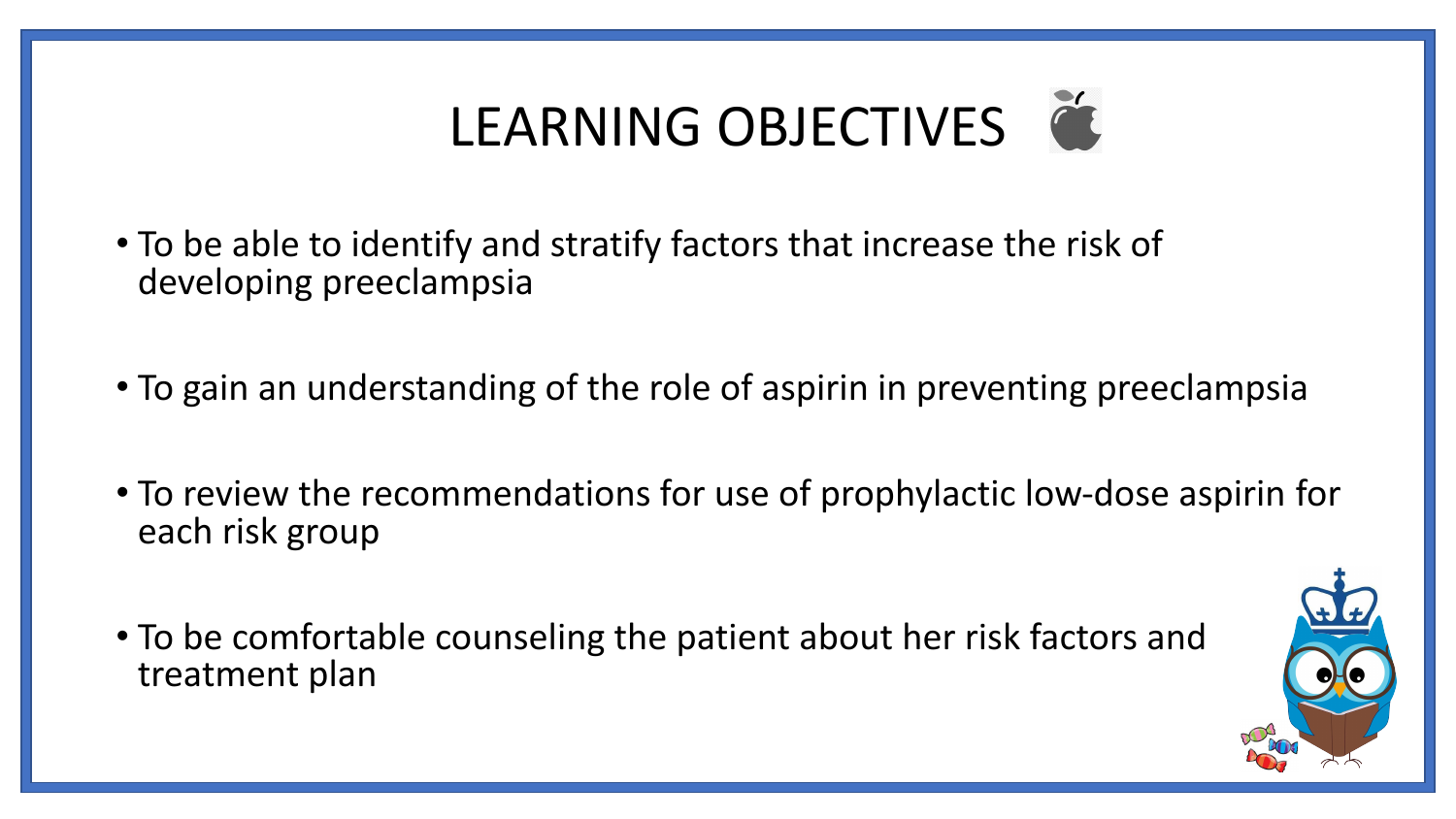### CASE VIGNETTE

- Ms. Dulce Buho is a 36 y.o. G3P0111 woman at 8 weeks 3 days by 1<sup>st</sup> trimester ultrasound who presents for an initial prenatal visit.
- She reports some mild nausea and vomiting, which is well-managed by modifying her diet and meal portions. She denies any pain or vaginal bleeding. This pregnancy was planned and she's very excited.

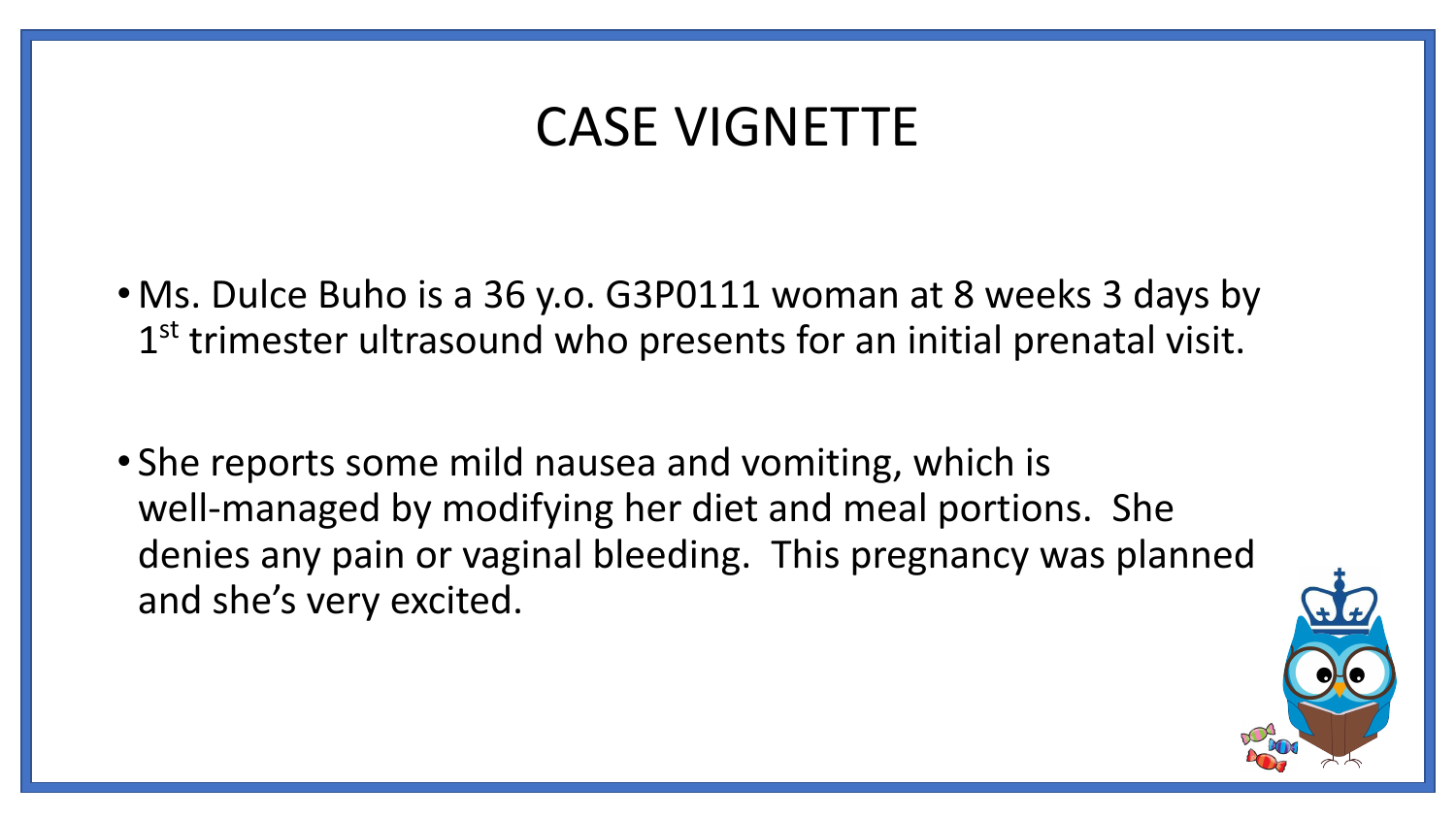### FOCUSED HISTORY

- •What will be pertinent in her history?
	- POB: 2015 1 PT NSVD 34w4d after IOL for PEC + SF 2018 1 SAB at 6w3d
	- PGYN: Regular menses; No STI/Cysts/Fibroids; No abnormal paps
	- PMH: Obesity
	- PSH: Denies
	- Meds: PNV
	- All: NKDA
	- FHx: No history of bleeding disorders, No gyn cancer

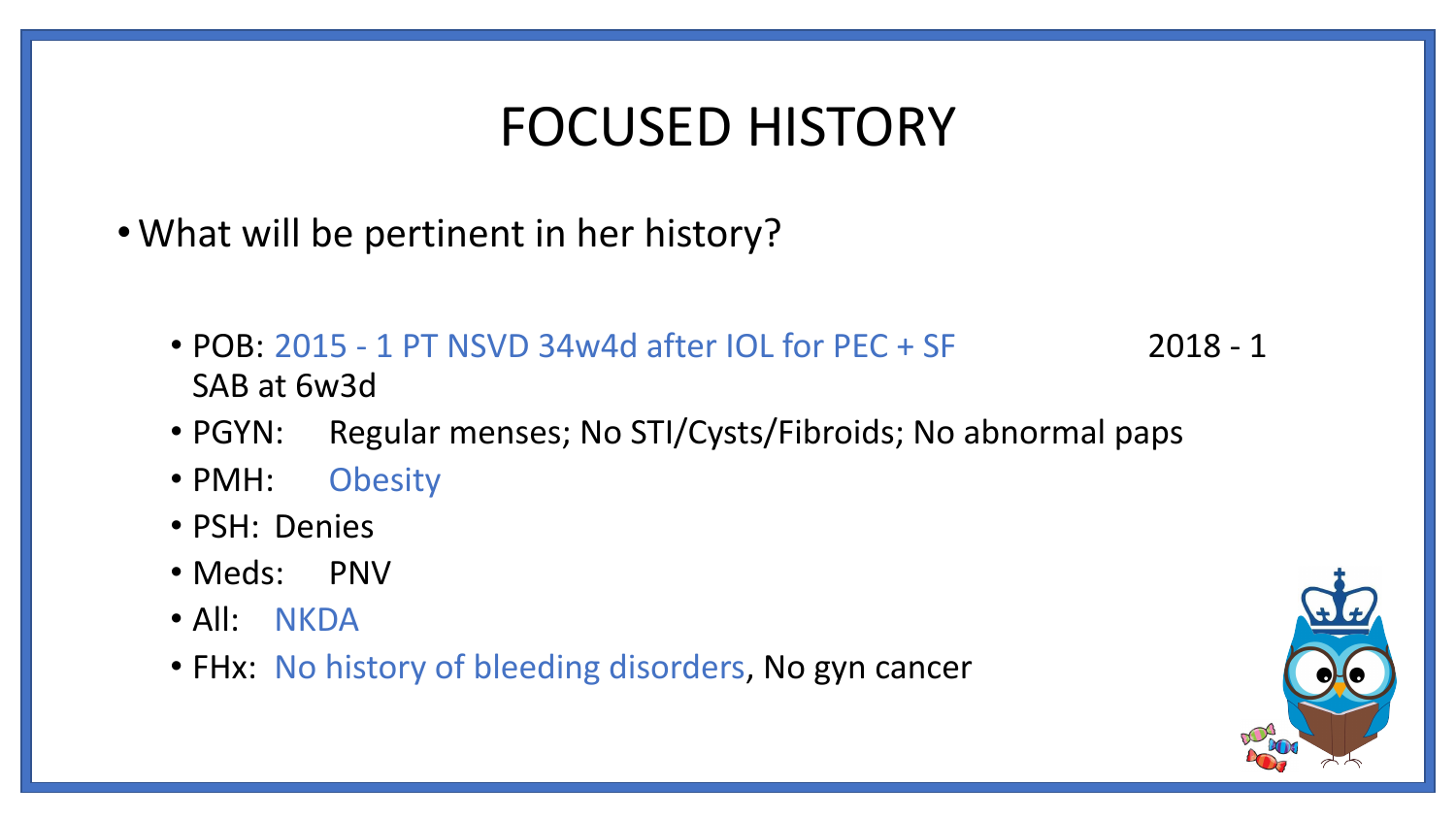#### PERTINENT PHYSICAL EXAM FINDINGS

- What will be pertinent in her physical exam?
	- VS: P 76 BP 117/74 Wgt: 82kg Hgt: 160cm BMI: 32
	- Cor: Regular rhythm, no M
	- Pulm: CTAB b/l
	- Abd: Soft, NT/ND, +BS x 4Q
	- Pelvic: Vulva: Normal external female genitalia; No lesions Vagina: Healthy-appearing mucosa, No discharge Cervix: Parous os; L/C/P
		- Uterus: NT, ~8wk size, anteverted
		- Adnexae: No mass/tenderness b/l
	- Ext: No calf tenderness b/l; +1 DTR b/l

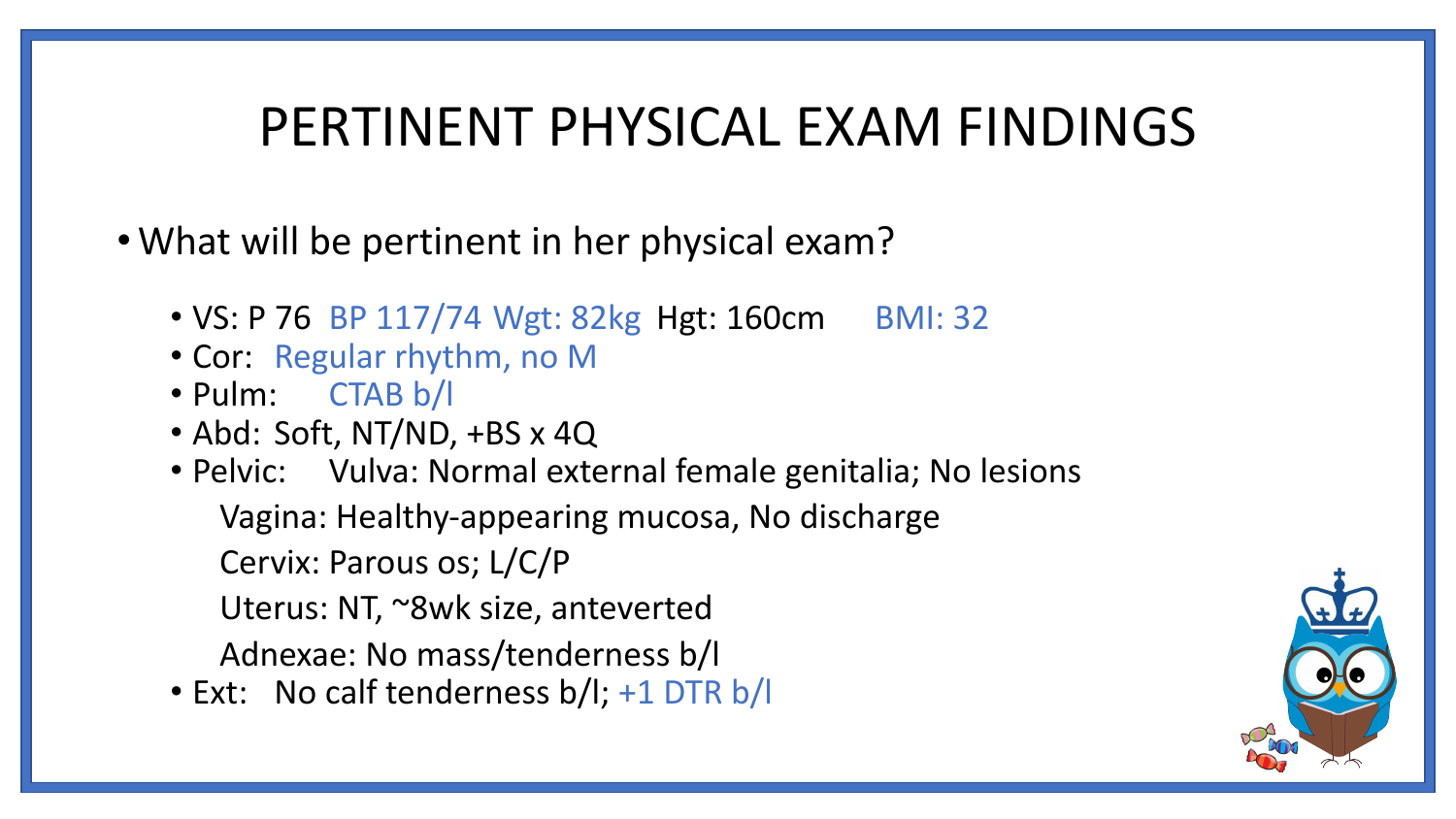# RISK ASSESSMENT

- What are the risk factors for preeclampsia and how are they classified?
	- •High Risk:
		- History of preeclampsia, especially when accompanied by an adverse outcome
		- Multifetal gestation
		- Chronic hypertension
		- Type 1 or 2 DM
		- Renal disease
		- Autoimmune disease (SLE, APLS)

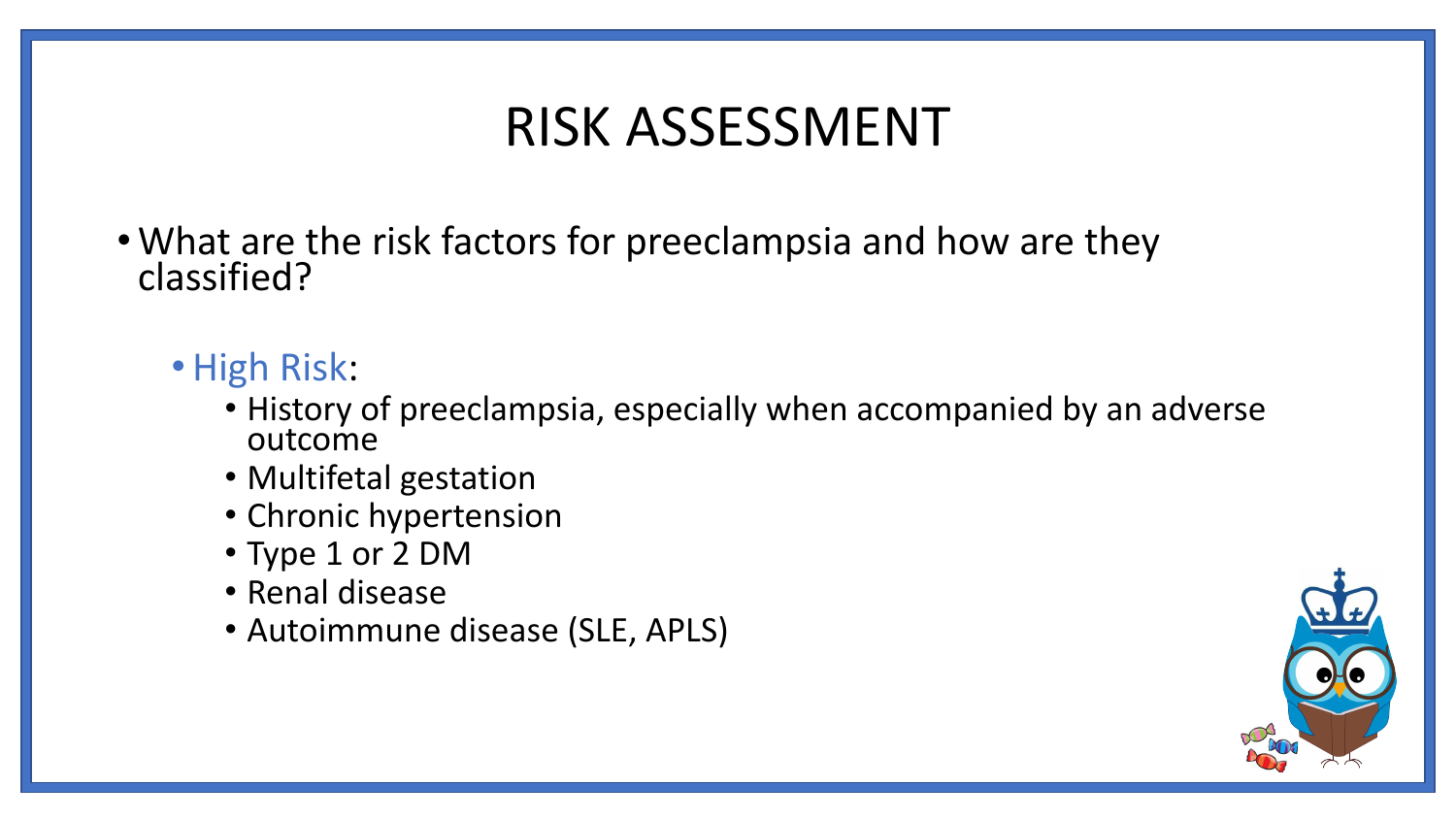# RISK ASSESSMENT

- Moderate Risk
	- Nulliparity
	- Obesity (BMI > 30)
	- Family history of PEC (mother or sister)
	- Sociodemographic characteristics (African American race, low SES)
	- Age  $\geq$  35
	- Personal history factors (e.g. LBW/SGA, previous adverse pregnancy outcome, >10-year IPI)

#### • Low Risk

• Previous uncomplicated full-term delivery

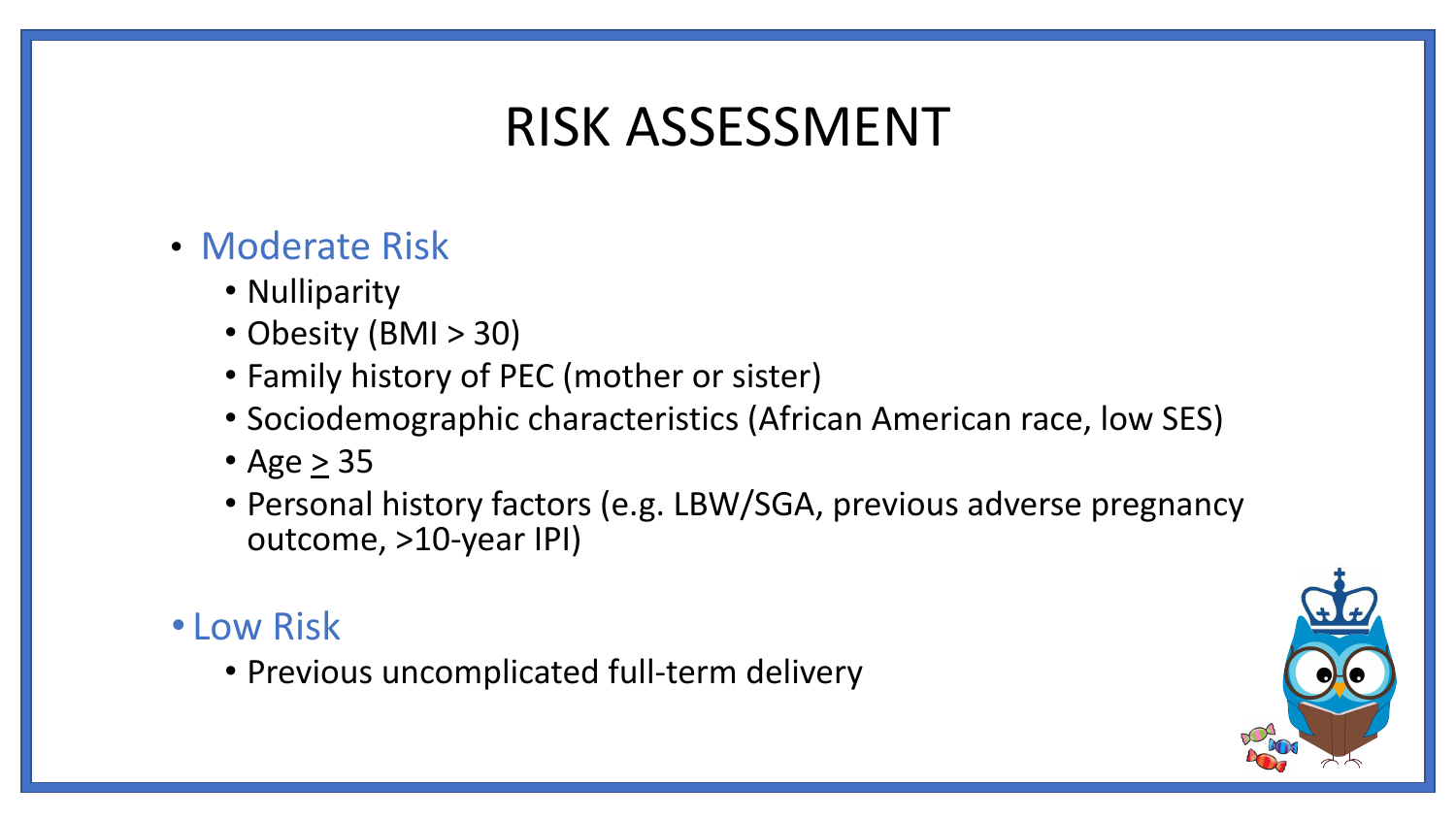# EVALUATION

- •What additional labs may be ordered at the initial prenatal visit in a patient with any high risk factors?
	- Serum aspartate aminotransferase and alanine aminotransferase
	- Blood urea nitrogen
	- Serum creatinine
	- Serum electrolytes
	- Spot urine protein/creatinine ratio or 24-hour urine for total protein and creatinine as appropriate

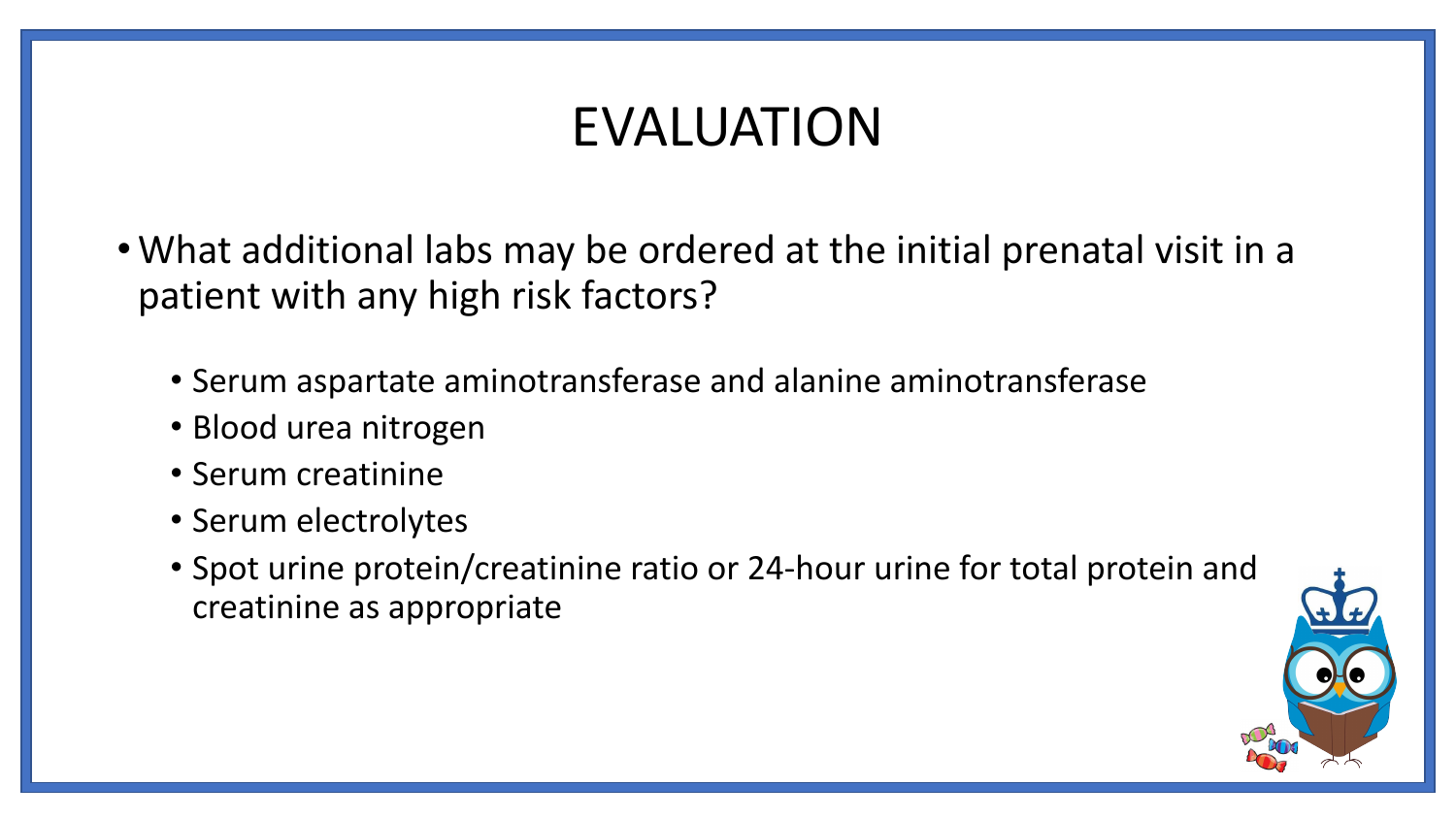# ASPIRIN FOR PREECLAMPSIA PREVENTION

- 2013
	- •ACOG recommends daily low-dose ASA (60-80 mg/day) for women with a history of early-onset preeclampsia and PTD at <34 weeks or >1 prior pregnancy complicated by preeclampsia

#### • 2014

- USPSTF recommends the use of low-dose aspirin (81 mg/day) as preventive medication after 12 weeks of gestation in women who are at high risk for preeclampsia
	- More expansive list of indications
	- Also suggested daily low-dose aspirin be considered in women with "several" moderate risk factors

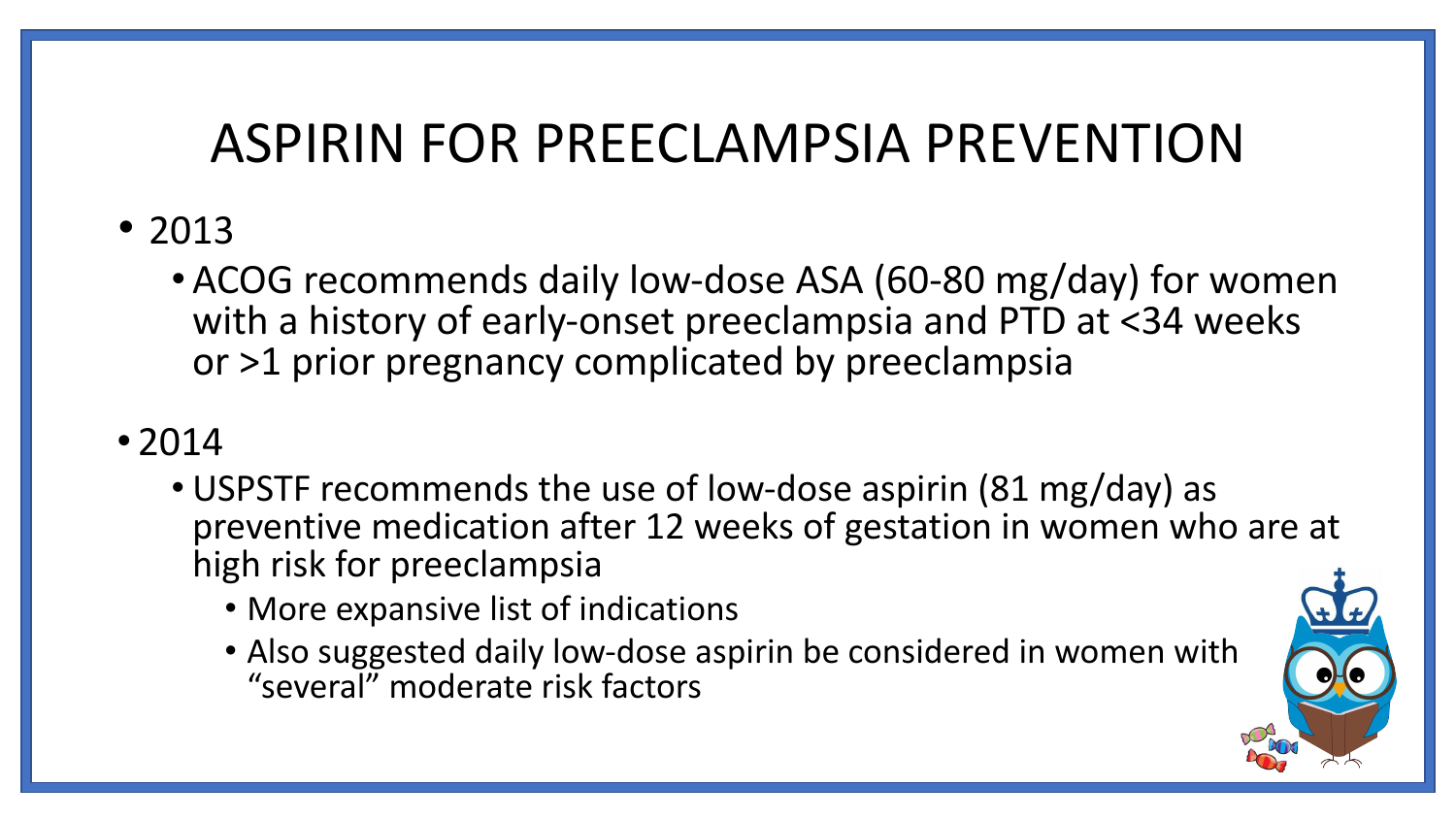# ASPIRIN FOR PREECLAMPSIA PREVENTION

Explain the rationale for the use of aspirin to prevent preeclampsia.

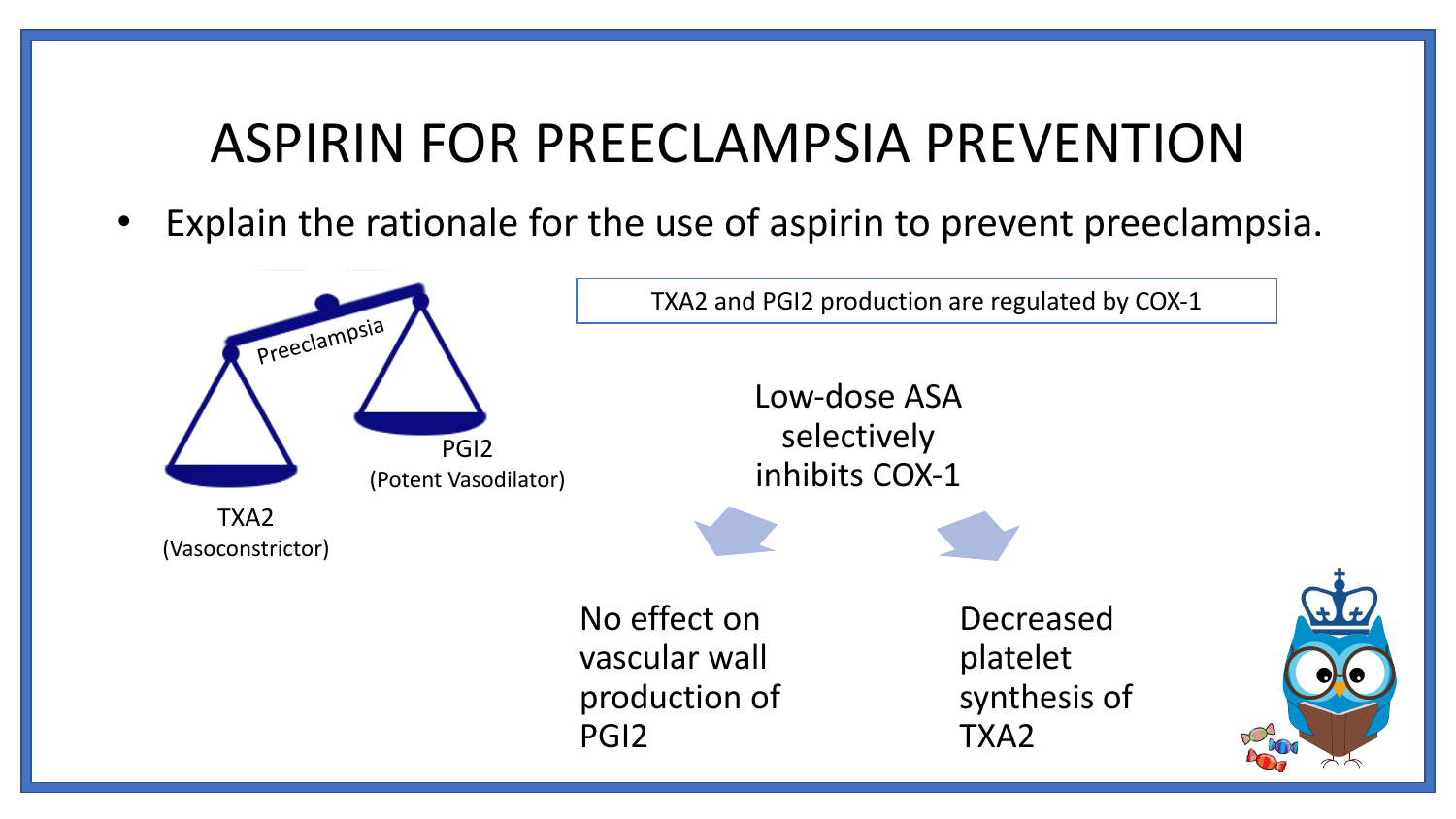# MANAGEMENT

- What is the dosing and time frame jointly recommended by ACOG and SMFM for aspirin prophylaxis in pregnancy to prevent preeclampsia?
	- •Dosage
		- Low-dose aspirin (81 mg/day)
	- •Initiation
		- Between 12 weeks and 28 weeks of gestation (optimally before 16 weeks)
	- Continuation
		- Daily until delivery

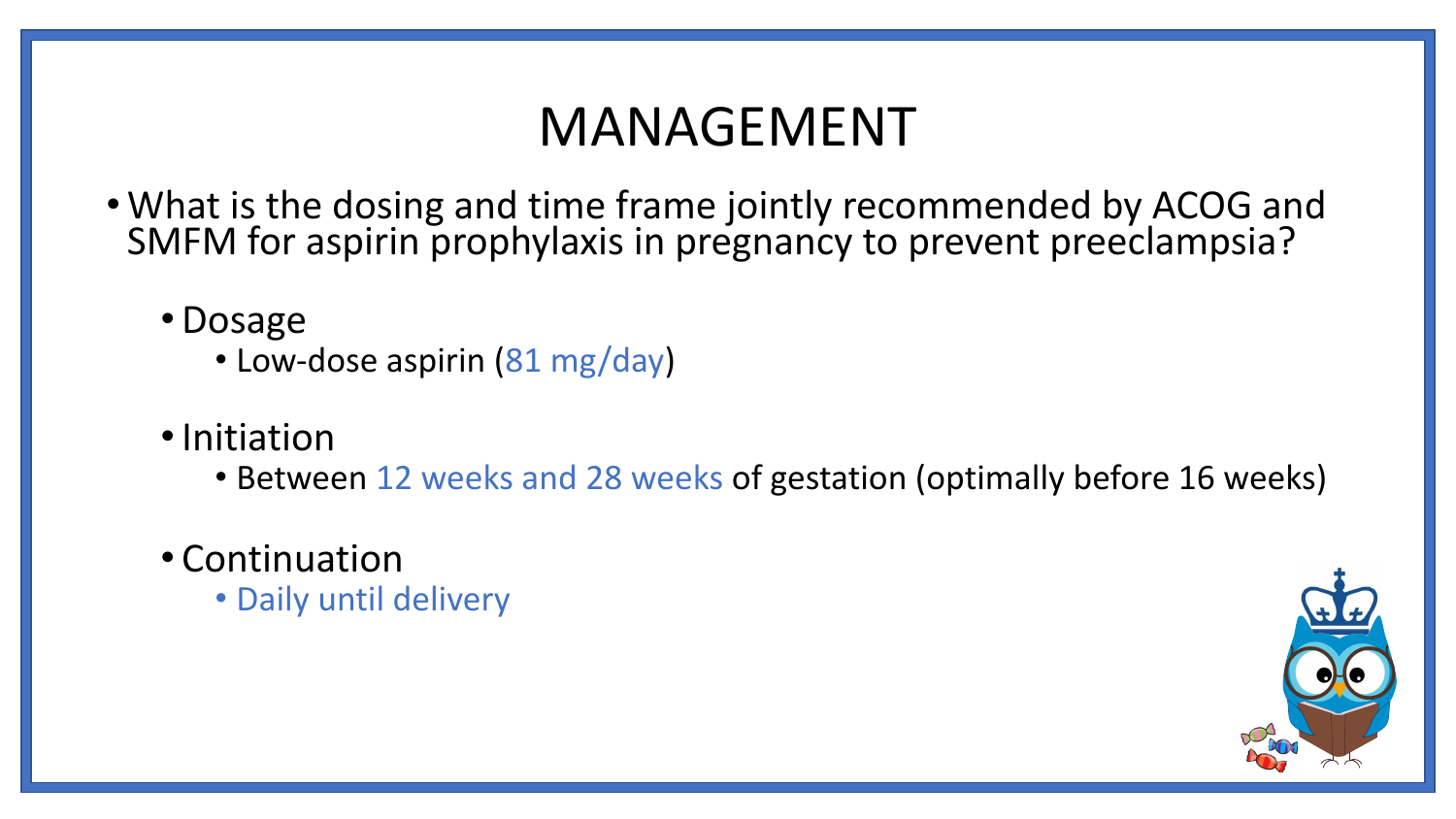# PATIENT SELECTION

• How is risk factor stratification applied to select appropriate candidates for prophylactic low-dose aspirin?

#### **•High Risk Factors**:

• Recommend low-dose ASA if the patient has one or more

#### **•Moderate Risk Factors**:

• Consider low-dose ASA if the patient has more than one

#### **• Low Risk Factors**:

• Do not recommend low-dose aspirin

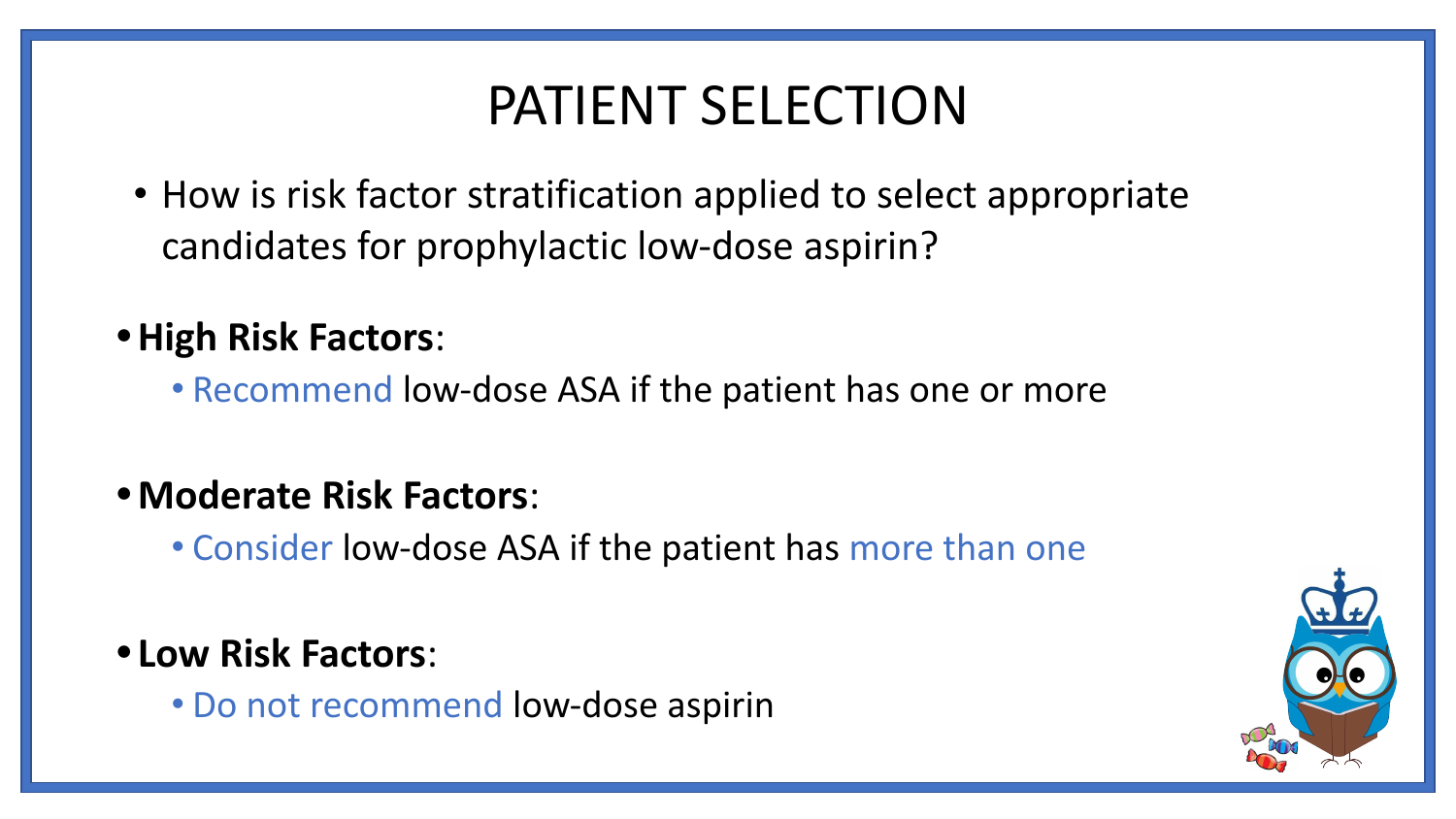# PATIENT SELECTION

- Are there any contraindications to aspirin use in pregnancy?
	- •History of aspirin allergy
	- •Hypersensitivity to NSAIDs
	- •Nasal polyps

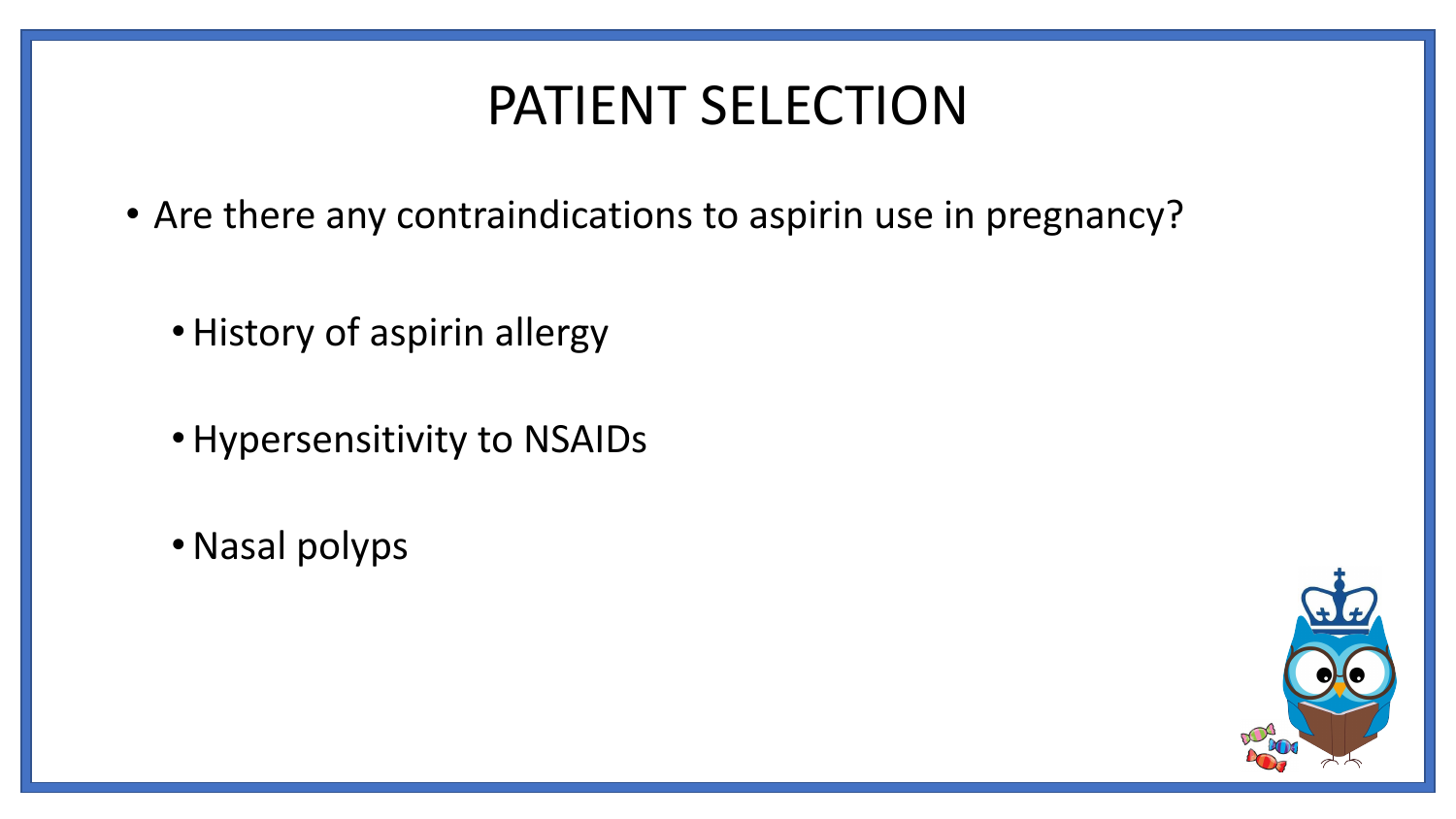### COUNSELING

- How will you counsel this patient on your plan?
	- •Why do I need it?
	- •Is it safe to take?
	- •Is it safe for my baby?

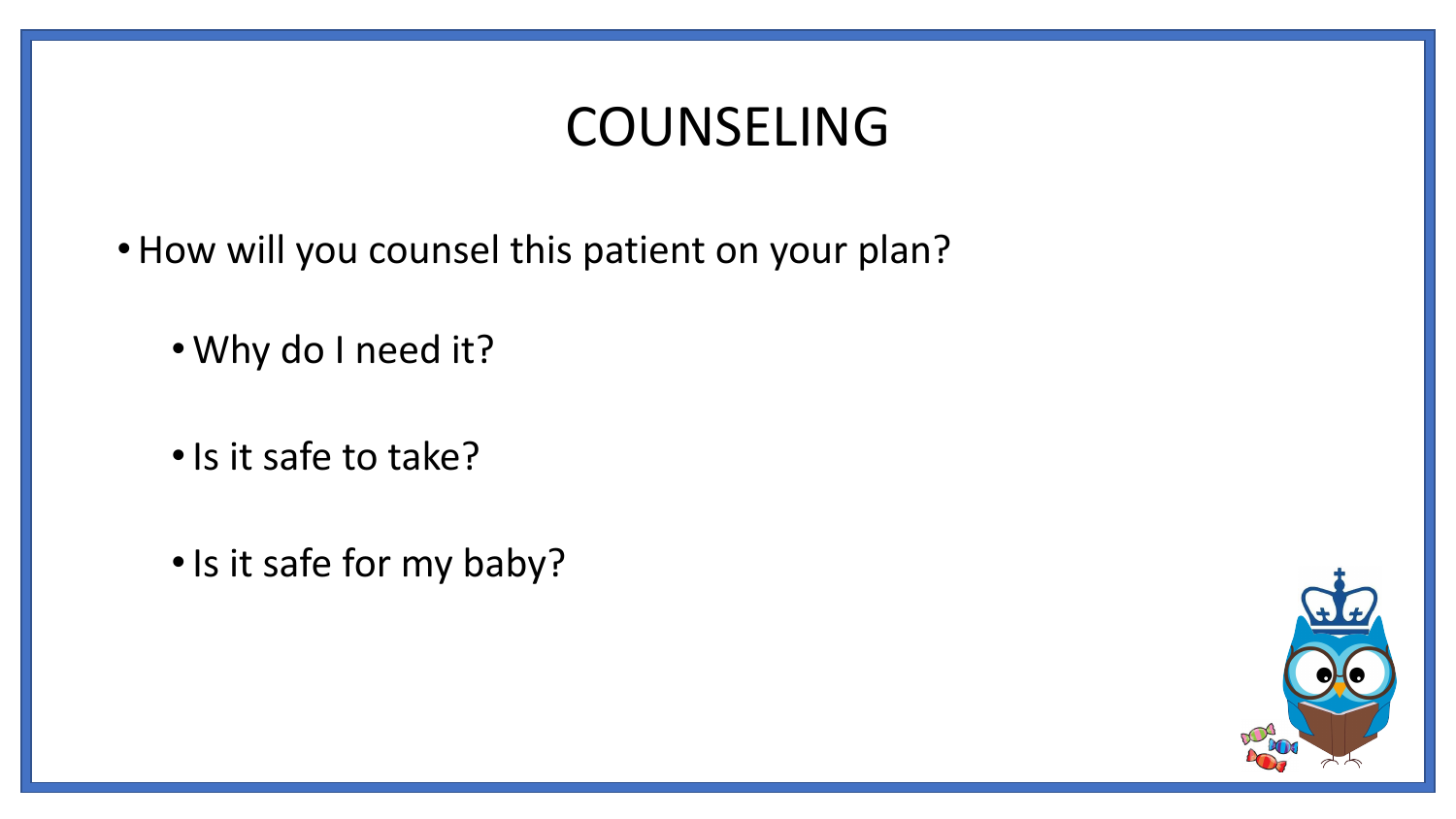#### SOCIAL DETERMINANTS OF HEALTH

2020 - Analysis of health disparities related to maternal hypertensive disorders

- African American, Hispanic, and Native American women were at risk for late entry into clinical care, and African American women alone were at a significantly higher risk for maternal mortality
- Factors that may influence delays include experiences of institutional racism in both accessing and receiving prenatal care as well as elevated inflammatory markers of stress in women seeking care while in the presence of healthcare providers
- These disparities highlight the need for intervention in the community setting, in the form of reproductive health education for women planning to become pregnant as well as an early clinical intervention for all women who are pregnant.
- Better knowledge of women's views towards accessing clinical care throughout the continuum of pregnancy can assist in the development of strategies to eradicate these barriers and potentially reimagine a care delivery model that serves pregnant women from all backgrounds

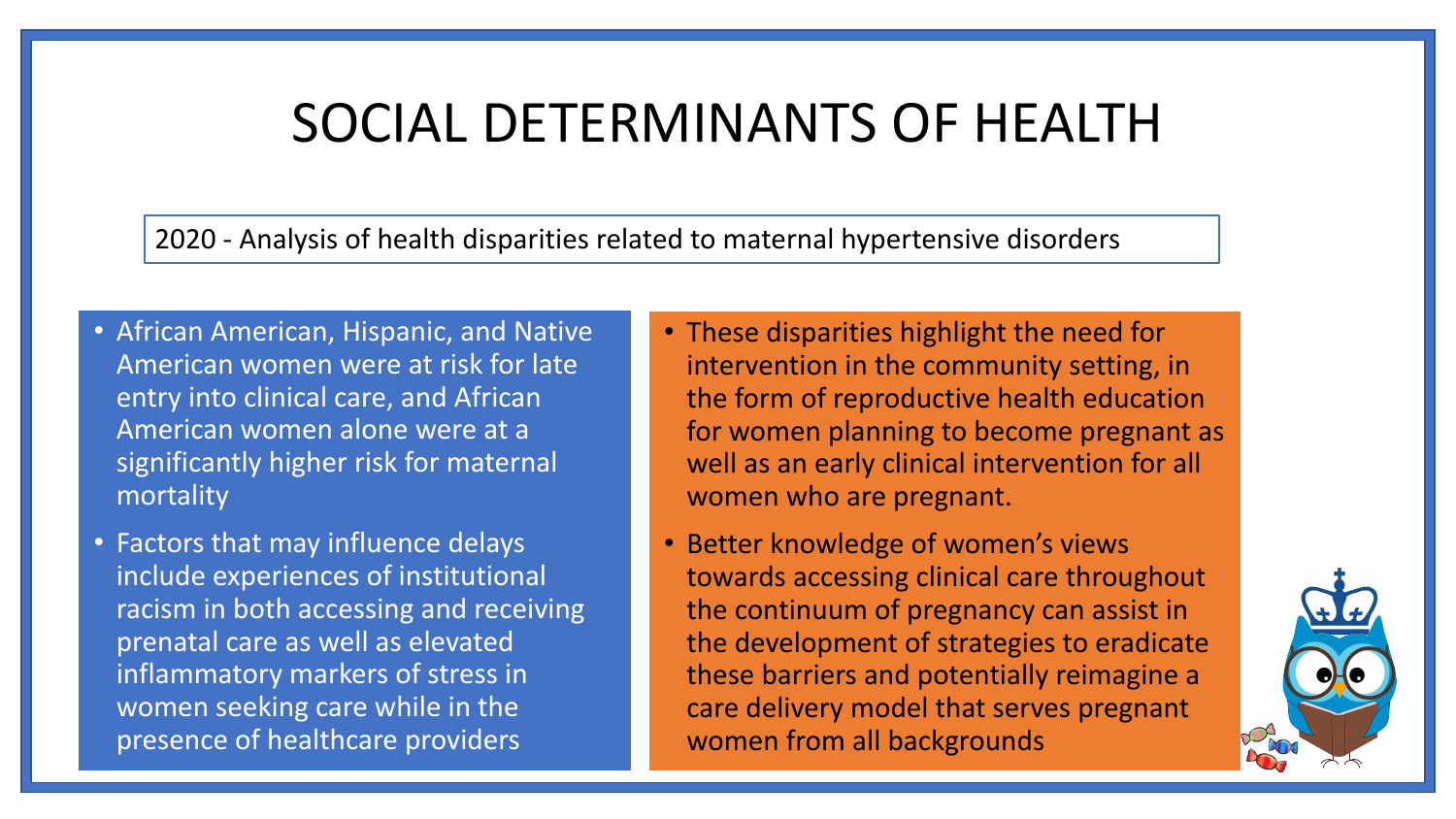## EVIDENCE

#### Reference

• Harris, M., Henke, C., Hearst, M. and Campbell, K., 2020. Future directions: analyzing health disparities related to maternal hypertensive disorders. Journal of pregnancy, 2020.

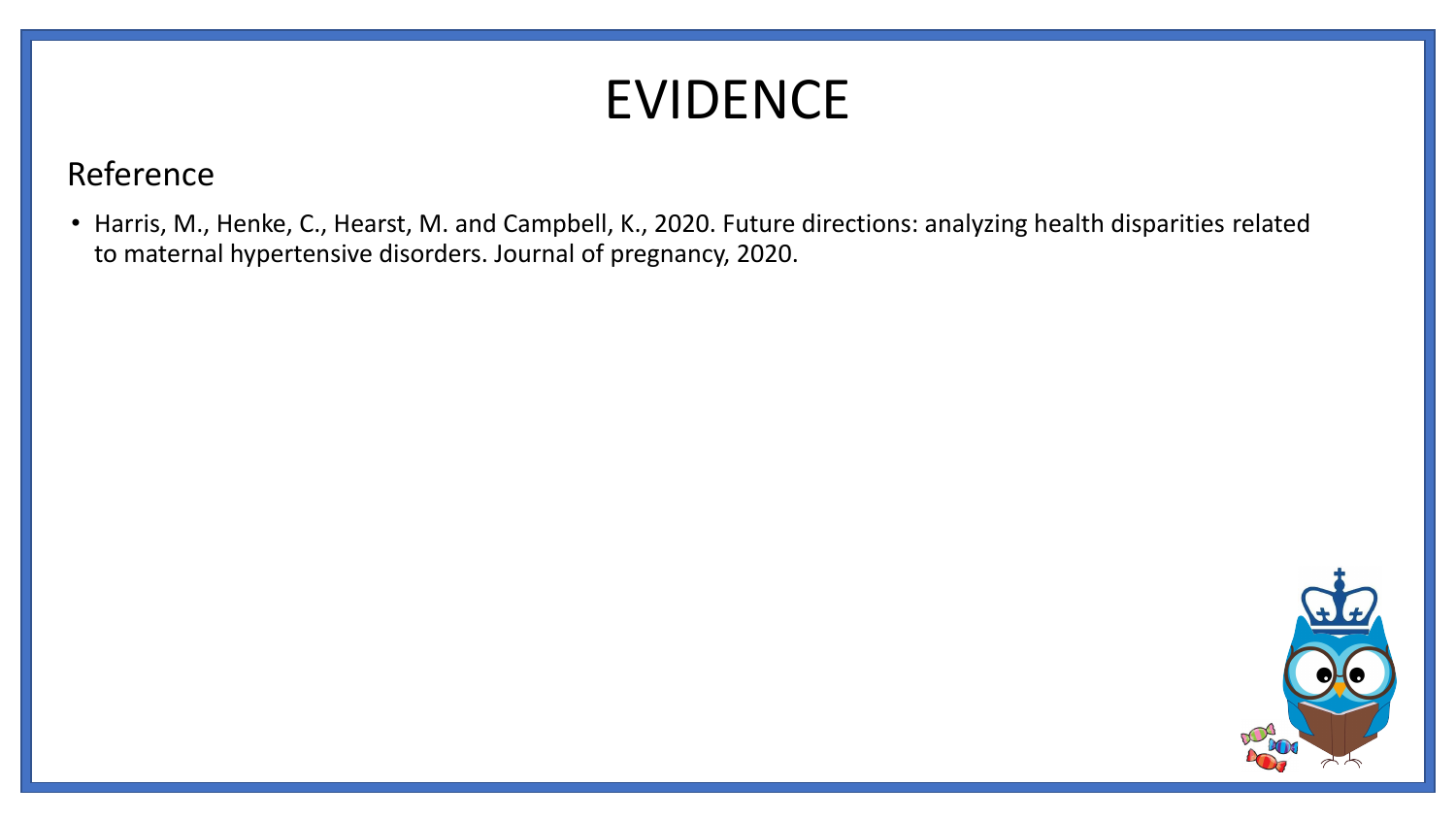### EPIC Phrase

- •.BBonASAPregnancy
- Description: Aspirin for preeclampsia prevention counseling
- The patient was counseled on her specific risk factors for developing preeclampsia, as well as a brief description of preeclampsia and associated signs and sylmptoms. She was advised that per ACOG recommendations, taking 81mg ASA daily reduces the risk of preeclampsia and associated sequelae, including fetal growth restriction and preterm delivery. She was counseled that the ideal time to initiate 81mg ASA is between 12-16 weeks gestation, and that it should be continued until delivery.